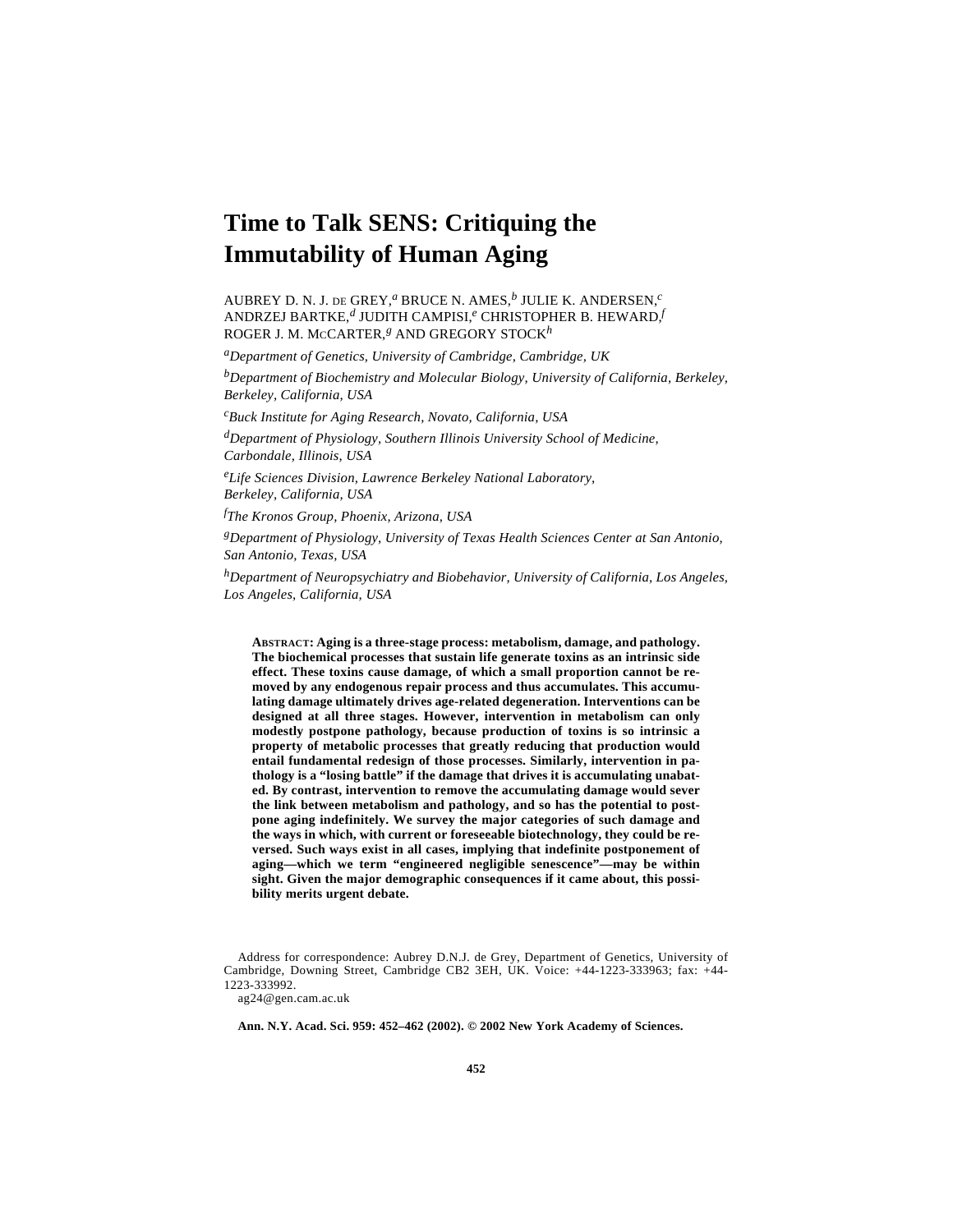**KEYWORDS: negligible senescence; exercise; hormone restoration; cell therapy; gene therapy; AGE breakers; telomerase manipulation; mitochondrial mutations; lysosomal aggregates**

The term "negligible senescence" was coined<sup>1</sup> to denote the absence of a statistically detectable increase with organismal age in a species' mortality rate. It is accepted as the best operational definition of the absence of aging, since aging is itself best defined as an increase with time in the organism's susceptibility to life-threatening challenges. It has been compellingly shown to exist only in one metazoan, *Hy* $dra$ <sup>2</sup> certain cold-blooded vertebrates may exhibit negligible senescence, but limitations of sample size leave the question open;<sup>1</sup> and it has not been suggested that any warm-blooded animal (homeotherm) does so. Indeed, humans are among the slowest-aging homeotherms.

Since Gilgamesh, civilization has sought to emulate *Hydra*—to achieve a perpetually youthful physiological state—by intervention to combat the aging process. Such efforts may appropriately be termed "strategies for engineered negligible senescence" (SENS). This phrase makes explicit the inevitable exposure to extrinsic, age-independent causes of death (which is blurred by more populist terms such as "immortality" or "eternal youth"), while also stressing the goal-driven, clinical nature of the task (in contrast to the basic-science tenor of, for example, "interventive biogerontology"). Here we discuss the feasibility, within about a decade, of substantive progress toward that goal.

## **PLAUSIBILITY OF ENGINEERED NEGLIGIBLE SENESCENCE**

It is worth stressing, at the outset, civilization's considerable untapped ability to increase mean life span. One of us (B.N.A.) has devoted much energy to spreading awareness of the extremely cheap and straightforward measures already available for reducing one's age-specific susceptibility to the major life-threatening diseases, particularly cancer, by micronutrient supplementation.<sup>3</sup> In poorer societies, micronutrient deficiency is endemic due to poor diet; efforts to induce better dietary habits (particularly the greater consumption of fruit and vegetables) have been notably unsuccessful. However, such dietary shortfalls can also be avoided with a daily multivitamin costing just 3 cents. A large increase in such societies' mean healthy life span should result, just as has been achieved by public health measures in the past century.

Given our failure to exploit existing opportunities to maximize *average* life span, it is perhaps unsurprising that progress in extending *maximum* life span has been extremely limited (albeit non-zero<sup>4</sup>), at least if measured by the most established statistic, the age at death of the longest-lived subset (typically 10%) of the population. By contrast, our progress in understanding aging has continued to accelerate. This dichotomy underlies the virtual absence of serious antiaging biotechnology: while success in understanding aging has bred enthusiasm, failure in intervention has engendered disillusionment, which extends to the general public. In our view, this disillusionment has brought about an unwarranted neglect of interventive biogerontology, manifest as a deep-seated but unjustified reluctance to aim high.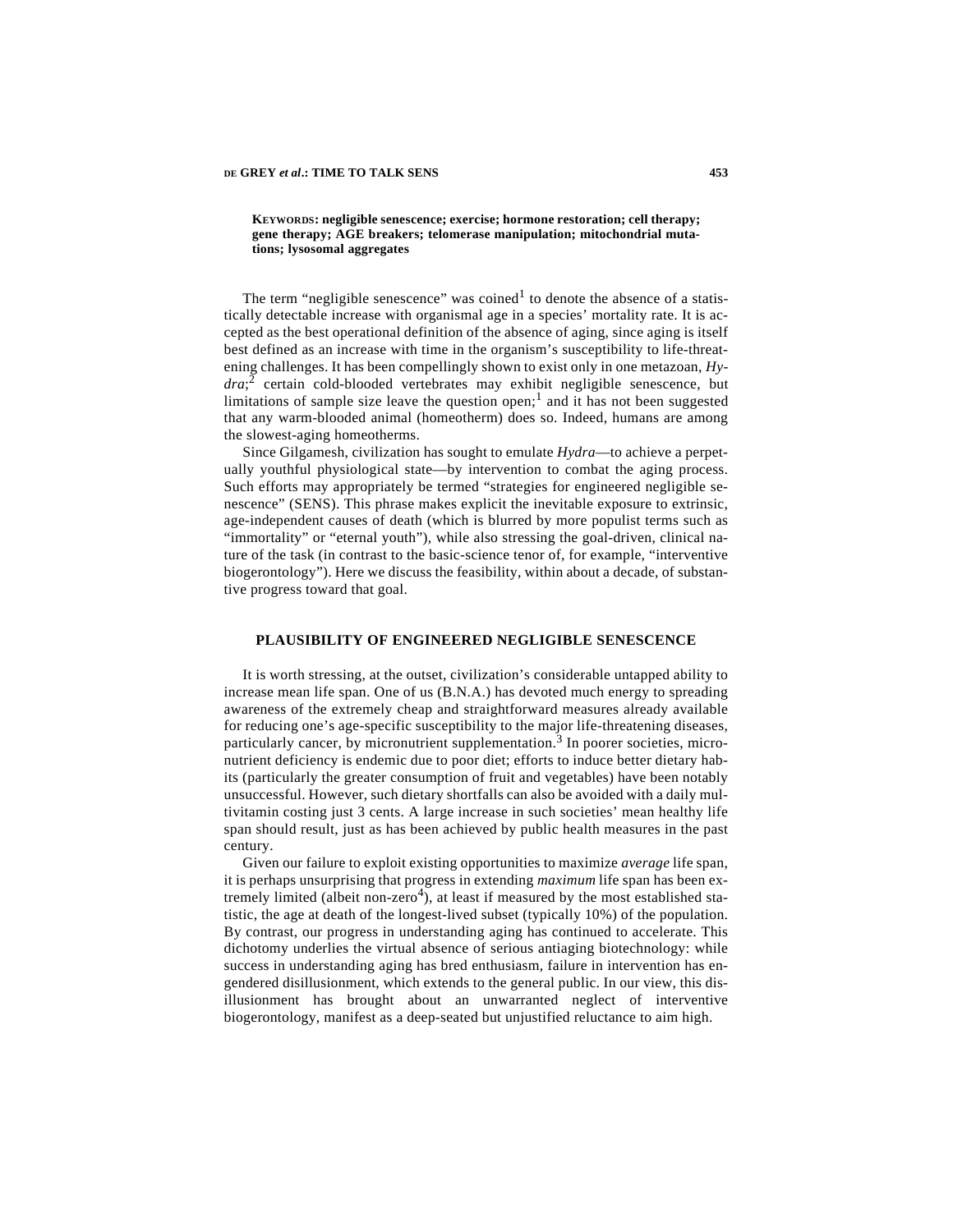#### **454 ANNALS NEW YORK ACADEMY OF SCIENCES**

The claim that this reluctance is unjustified is bold and controversial, and the main purpose of this article is to examine it in detail. One side of the argument is entirely uncontested within the biogerontology community (though perhaps less well appreciated by other biomedical experts, and certainly by the public): that *if* efforts to engineer negligible senescence have any real chance of success, then investment in such efforts is incomparably the most cost-effective long-term approach to diminishing the incidence of age-related diseases. This is a direct corollary of the exponential rise with age in the susceptibility of individuals to all such ailments. What is controversial is the premise that there is any real chance of such progress, however great the investment. The prevalence of pessimism in this regard leaves a vacuum that allows—indeed, arguably promotes—the diversion of much public and private money into putatively antiaging therapies whose availability is immediate but whose efficacy is evidently negligible.

A popular source of pessimism regarding antiaging research is that, as noted above, all homeotherms age. Does this mean that the quest to engineer negligible senescence in humans is illusory, as noted gerontologists have suggested?<sup>5,6</sup> No. Natural selection optimizes each species' rate of aging for its evolutionary niche, and that optimum is thought never to be infinitesimal<sup>7</sup>—in other words, negligible senescence is always suboptimal. (*Hydra* escape the logic underlying this generalization because their lack of long-lived cells means that the "maintenance cost" of living indefinitely is no more than that of living a few months.) Thus, the nonexistence of negligibly-senescing homeotherms in nature does not prove that attempts to engineer one are forever bound to fail.

Another central reason why biogerontologists have doubted that negligible senescence can be engineered is because it necessarily involves *reversing* any age-related decline that has already occurred, not merely retarding or postponing further decline. Reversing a process is, intuitively, enormously harder than retarding it; hence, the goal of reversing aging—when we are presently so powerless to postpone it—is deemed unreasonable. We note several critical flaws in this logic.

One derives from the fact that the public is simply not inspired by the idea of retarding aging, especially when it is presented as the *ultimate* goal of biogerontology research. This is understandable, since the public remains poorly aware that antiaging research is not simply antideath research, but that it seeks to diminish, not extend, age-related debilitation. By contrast, reversing aging—restoring the vitality and function whose progressive loss attends (and, to a greater or lesser degree, haunts) everyone over 50—is a goal which everyone understands and nearly everyone actively desires. In our view, this greater public appeal (and consequent fundability) of such work far outweighs any greater ambition and difficulty that it may possess.

A further criticism of the view that reversing aging is not yet appropriate for serious consideration is the most direct: we suggest that **reversing mammalian aging is not necessarily any harder than dramatically postponing it**. The most influential molecular changes in age-related decline, such as accumulation of mutations and undegradable material in long-lived cells, are irreversible by natural cellular processes. Moreover, the pathways by which they arise begin as intrinsic side effects of fundamental metabolic processes such as respiration and DNA replication. Cells already possess prodigiously intricate defenses against these side effects; it may be un-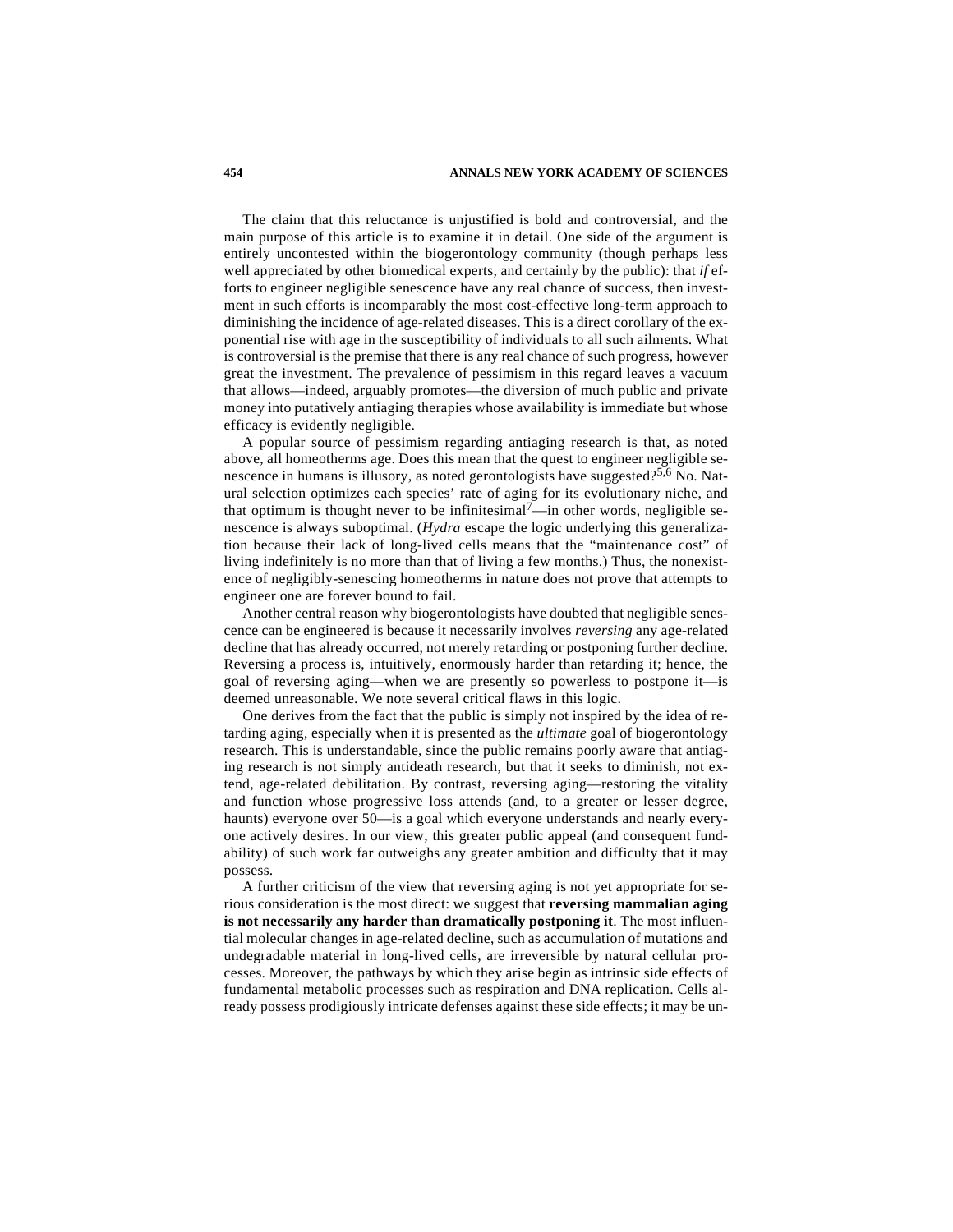### **DE GREY** *et al***.: TIME TO TALK SENS 455**

realistic to suppose that those defenses can be appreciably improved and aging thereby retarded (though studies with novel dietary antioxidants continue to attract interest $8,9$ ). On the other hand, reversing changes that cells cannot reverse is not tantamount to being cleverer than evolution, given our possession of technology that cells lack—particularly, our increasingly sophisticated ability to alter an organism's DNA sequence (and hence the gene expression of some or all of its cells) to an extent that evolution, in the time it has had, could not. In mice, retarding aging by a large amount—much more than human aging has been retarded by 20th-century medicine<sup>4</sup> —appears much easier than reversing it,  $10,11$  but this may be a peculiarity of short-lived laboratory strains.<sup>12,13</sup>

Finally, we warn against overestimating the difficulty of implementing interventions that rely on somatic gene therapy. Several measures whose pursuit we advocate below are in this category; moreover, they require the particularly challenging transfection of most of our postmitotic cells. Transgenic interventions are always developed in short-lived mammals (particularly mice) before any attempt is made to translate them to humans, and germline transformation of mice is already routine. Conversely, gene therapy has enormous potential in areas of medicine that do not face the same obstacle of public and professional pessimism that confronts antiaging research, with the result that (despite well-publicized setbacks) efforts to improve its versatility continue apace in numerous laboratories worldwide. Furthermore, we contend that the impact on public opinion and (inevitably) public policy of unambiguous aging-reversal in mice would be so great that whatever work remained necessary at that time to achieve adequate somatic gene therapy would be hugely accelerated. For these reasons, while acknowledging the formidable hurdles remaining in the way of truly comprehensive gene therapy, we choose to focus on mice, rather than humans, as the target organism for developing antiaging interventions that require genetic manipulation. We accept that the distinctive life span–limiting pathologies of different mammals may sometimes recommend other model organisms; however, the interventions discussed below target highly ubiquitous aspects of mammalian aging, lessening the need to study unfamiliar species.

## **COMPONENTS OF A STRATEGY FOR ENGINEERED NEGLIGIBLE SENESCENCE**

We next survey several specific interventions that we feel are especially promising medium-term approaches to reversing age-related decline (TABLE 1). In each case we anticipate that adequately funded efforts to develop such technology have a good chance of success in mice within ten years, and in some cases much sooner; moreover, we argue below that translation of it to humans may occur rapidly thereafter.

A low-technology, but nonetheless important, aging-reversal strategy with considerable promise is appropriate exercise. Though conventional sporting activity will not extend maximum life span, other regimes (particularly pliometric contraction, where the muscle is extended while in tension) have the potential to restore both muscle mass and bone density, and are indeed used by bodybuilders. This appears to operate by releasing a splice variant of liver IGF-1 that is secreted by skeletal muscle and operates in an autocrine and paracrine fashion.<sup>14</sup>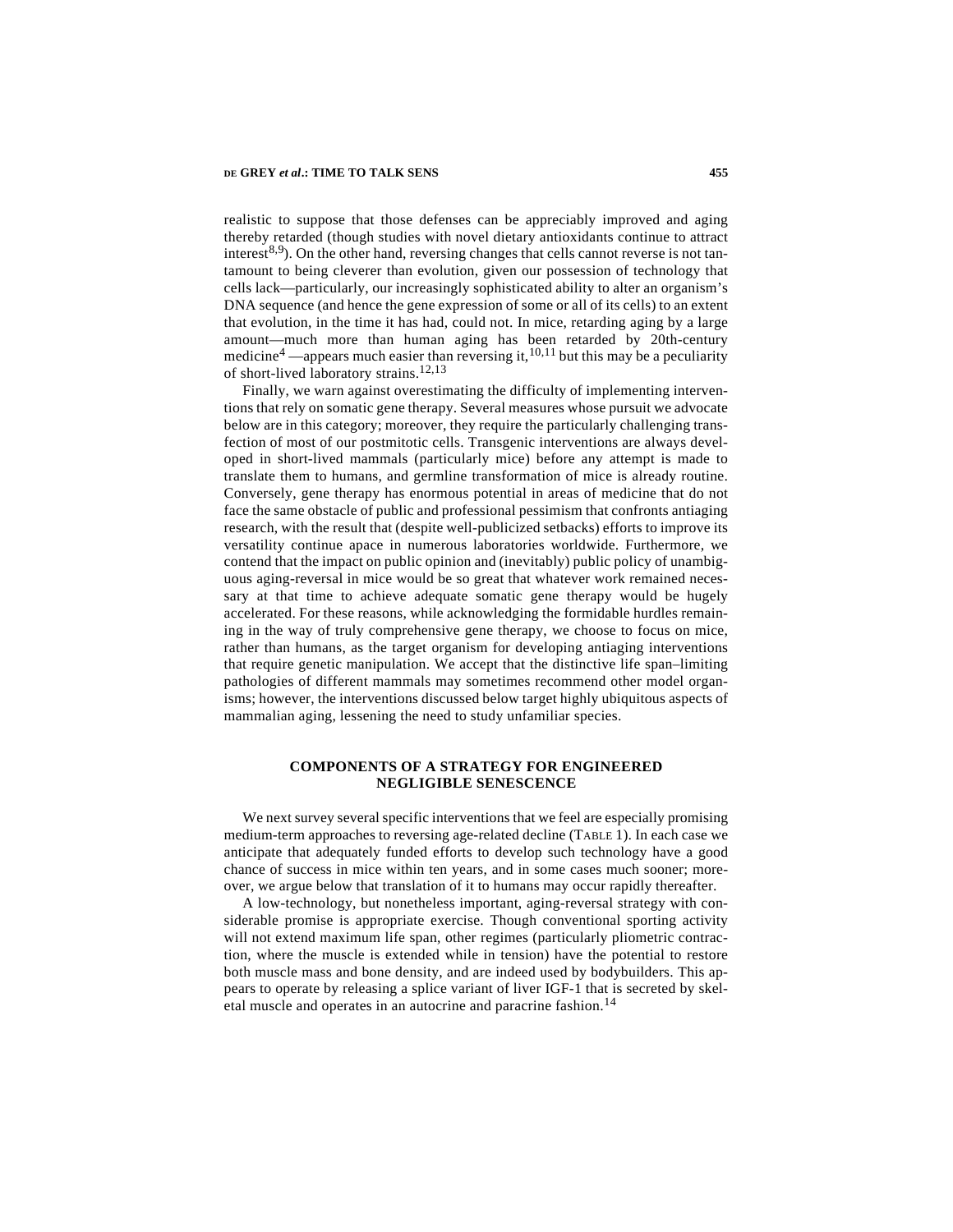**TABLE 1. Major molecular and cellular changes associated with aging and feasible methods for their reversal**

| Damage rising with age    | Effects reversible by:                                                                            |
|---------------------------|---------------------------------------------------------------------------------------------------|
| Nuclear mutations         | Telomerase gene deletion in quiescent cell types; angio-<br>stasis; autologous vaccines           |
| Cell senescence           | Ablation of senescent cells                                                                       |
| Mitochondrial mutations   | Allotopic expression of normally mtDNA-encoded proteins                                           |
|                           | Diverse lysosomal aggregates Addition of bacterial hydrolase genes                                |
| Extracellular aggregates  | Phagocytosis via immune stimulation                                                               |
| Extracellular cross-links | AGE-breaking small molecules; stimulated phagocytosis of<br>aggregates                            |
| Cell loss                 | Exercise combined with gene therapy; stem cell<br>therapy; growth factor-induced cell replacement |
| Immune system decline     | IL-7-stimulated thymopoiesis                                                                      |
| Hormone secretion decline | Genetically engineered muscle                                                                     |

NOTE: Some are already feasible in humans; the remainder can presently be developed only in mice, but will become applicable to humans as and when comprehensive somatic gene therapy is available. For details, see text.

Muscle and bone are also rejuvenated by hormone supplementation, since hormonal changes underlie (for example) the change in relative activity of osteoblasts and osteoclasts that causes loss of bone density and eventually osteoporosis.15 Similarly, growth factor–induced reversal of thymic involution has been reported recently<sup>16</sup> and may comprehensively restore youthful immune function.<sup>17</sup> Such supplementation has side effects which many find unacceptable.18 Logically, however, these must arise from the coexistence of a youthful level of the relevant hormones with an aged state of other aspects of physiology. Coordinated restoration of all hormones and growth factors to youthful levels may thus be anticipated to induce more widespread reversal of age-related gene expression changes, particularly if supplementation is administered by a slow-release delivery system that closely mirrors natural patterns of hormone release. In some cases that pattern is inducible or rhythmic, especially circadian;<sup>19</sup> this should also be feasible to emulate (if that is found to be necessary) by placing transgenes under the regulatory regions of genes whose natural expression has a similar profile. Such delivery systems must initially be developed in mice; genetic engineering of muscle to express hormones shows great promise in this regard. $20$ 

On the other hand, there is strong evidence that youthful levels of some hormones and growth factors promote cancer; thus, such intervention in isolation might well be life shortening. The extended life span of mice deficient for growth hormone or its receptor<sup>21</sup> indicates, because most laboratory mice die of cancer, that cancer appears and/or grows more slowly in a growth hormone–deficient environment. Growth hormone also promotes other pathologic conditions, including insulin resis $t$ ance.<sup>22</sup> We therefore advocate further judicious testing of low-dose, late-onset supplementation of growth factors in combination with other interventions, and the countering of side effects by other means (discussed below). An important hormone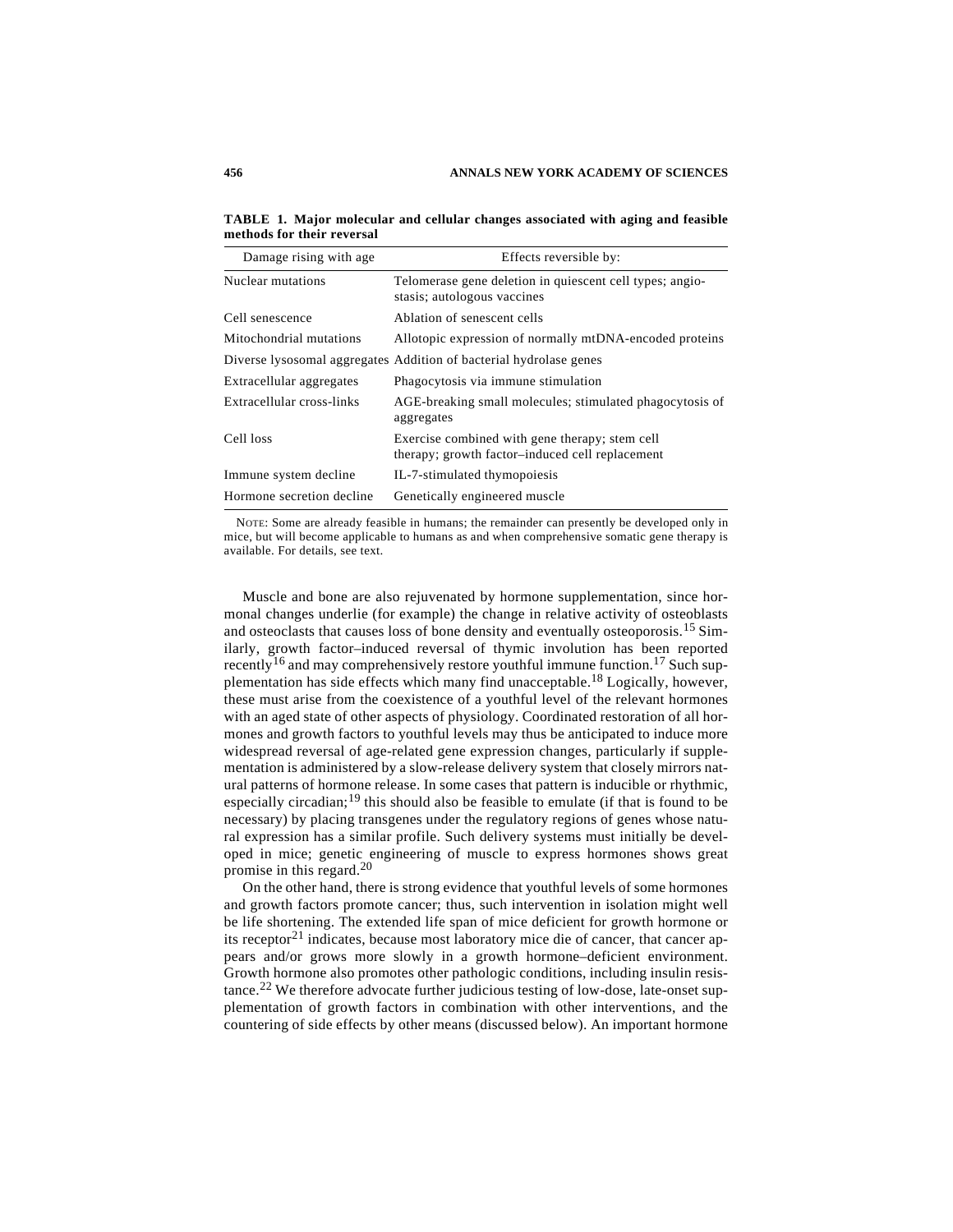whose levels typically rise, not fall, with age is insulin.<sup>23</sup> In this case the process that declines is the response to the hormone, so the hormone level itself is not the appropriate target for rejuvenating intervention.

Importantly, the ability of muscle mass to respond to growth factors or to exercise depends on the availability of muscle precursor cells (myoblasts, or satellite cells). Endogenous myoblasts are confined within the basal lamina of muscle fibers, so new myocytes can be laid down only if other cell types are induced to differentiate into myoblasts.24 Such cells could be engineered and cultured *ex vivo* and introduced into the body before differentiation. This technique has been applied, with physiological benefits, even in the heart (which lacks natural precursor cells<sup>25</sup>). Similar therapy is already known to be effective for pancreatic islets<sup>26</sup> in modulating diabetes, of which the non-insulin-dependent variety is another major disease of (which is to say, component of) aging.

Loss of muscle mass and function with age is not limited to muscle fibers, however: the greatest proportional change is in the number of motor neurons controlling those fibers.27 Loss of neurons also underlies various neurodegenerative diseases. Neural stem cells, cultured *ex vivo*, have been induced to differentiate and replace lost neurons after injection into the brain.<sup>28</sup> We feel that such technology presently shows more promise for reversing age-related neurodegeneration than the betterknown discovery of neural progenitor cells within the adult brain, since the latter's capacity to replace lost neurons appears inadequate.

Perhaps even more promising, especially in the short term, as a technique to reverse age-related neural decline, is to induce regrowth of lost synapses in neurons that, though still alive, have lost many of their connections to other neurons (or to muscle), resulting in functional impairment. Neurons of most brain areas are now known not to be greatly depleted with age except in neurodegenerative diseases (though white matter volume does decrease<sup>29</sup>), so the window of opportunity for such treatment is substantial; successful regrowth in response to growth factors, with associated cognitive benefits, has already been reported in rats.  $30$  This concept extends previous successes in rodents of technically simpler interventions to restore bioenergetic capacity and resistance to atrophy.31,32

Cell senescence, the finite replicative potential and associated gene-expression changes seen in cell culture, has been suggested to underlie many aspects of aging and to be treatable by telomerase activation.<sup>33</sup> However, senescent cells are very rare *in vivo* and may often arise by telomere-independent pathways.<sup>34</sup> We therefore feel that any proaging role of cell senescence arises from intercellular toxicity and would be best combated by selective ablation of senescent cells. Proapoptotic signals can realistically be designed to target cells expressing surface markers diagnostic of the senescent state.

Attention to cellular aging has sometimes distracted attention from the important role of extracellular age-related changes. These include deposition of undegradable aggregates such as amyloid in the brain and elsewhere,<sup>35,36</sup> discussed below, and protein–protein cross-linking impairing elasticity-dependent functions such as vascular tone.<sup>37</sup> Small molecules that selectively cleave sugar-induced cross-links show remarkable efficacy *in vivo* in restoring youthful elasticity.38,39

While many aspects of aging revolve around loss of cells, others are caused by the opposite—unconstrained proliferation of cells that should be quiescent, the most extreme manifestation of which is cancer. Though many ingenious and promising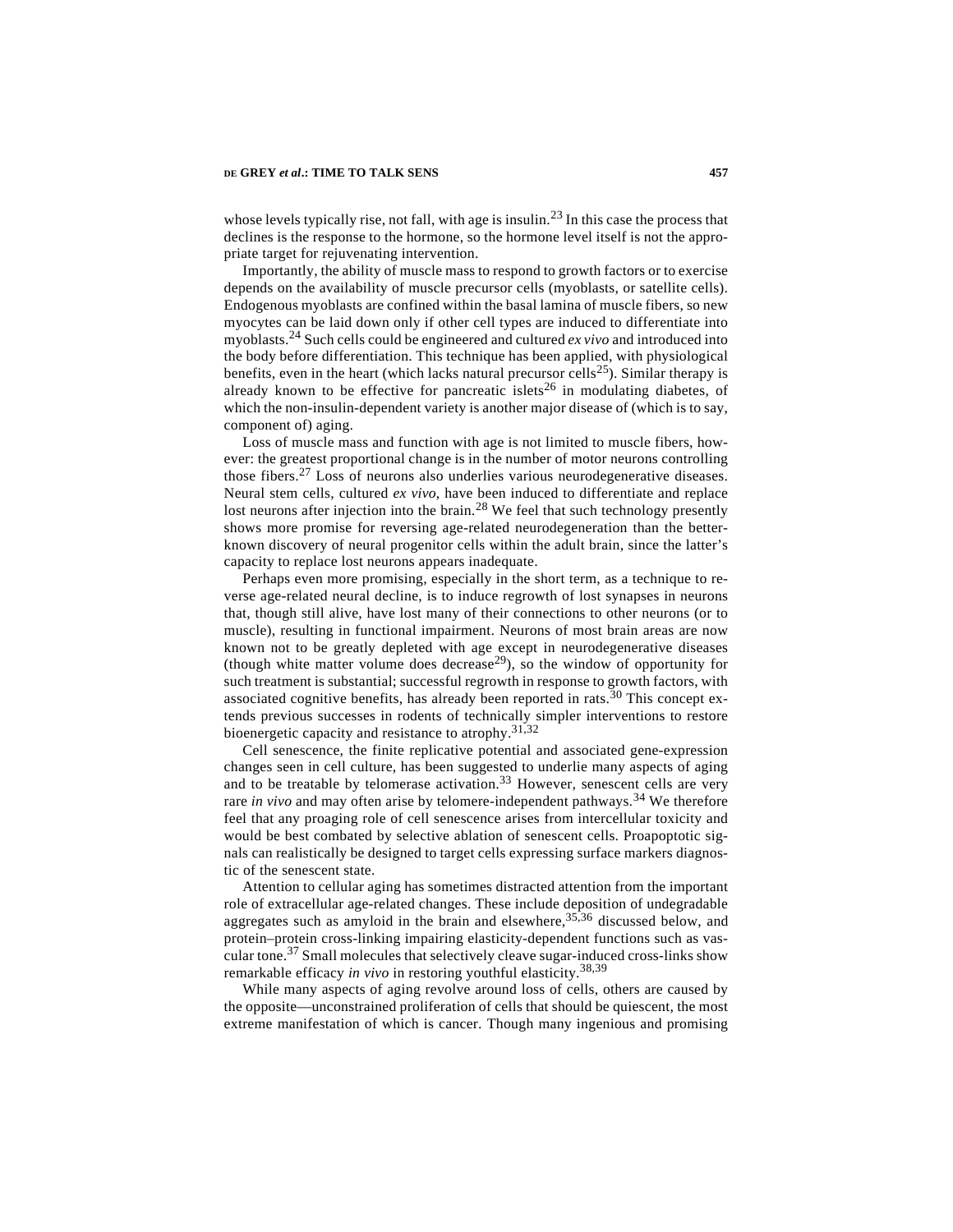anticancer therapies (including angiogenesis inhibitors<sup>40</sup> and autologous vaccines<sup>41</sup>) are being pursued, we fear that they, like the body's natural defenses, will ultimately be outsmarted by the intra-organismal natural selection that generates a cancerous cell. But the absolute requirement of telomere maintenance (generally by telomerase reactivation) for indefinite cell division gives us cause for optimism. Only our germ line and stem cell pools actually need telomere maintenance for life-long function; if the gene encoding a telomerase subunit could be deleted from all other cells, cancer progression would be powerfully impeded. This would be therapeutically equivalent to repairing all somatic mutations in tumor-suppression genes, but whereas such repair is wholly impractical, gene deletion can be performed by comprehensive gene therapy (simulated in mice by germline transformation). Gene therapy is normally considered as a means of introducing replacement genes into cells that harbor mutations in them, but this unconventional application of it is equally feasible. It could also be used for any secondary telomere maintenance mechanisms that we may discover; one, termed ALT, is already known.<sup>42</sup>

Gene deletion is not the only unorthodox use of gene therapy that has antiaging potential. Another is allotopic expression of normally mitochondrial DNA (mtDNA)-encoded proteins from suitably modified nuclear transgenes. Most of the several hundred mitochondrial proteins are nuclear-coded and imported from the cytosol; only 13 (totaling fewer than 4000 amino acids) are encoded in the mtDNA, so it is both conceptually simple and realistic to engineer them to be synthesized by the majority pathway. Such transgenes would complement the spontaneous mutations that accumulate in our mtDNA, a phenomenon whose role as the nexus of respiration-driven (i.e., oxidative damage–mediated) aging has been suggested for nearly 30 years. $43,44$  Success in this approach was first reported in 1986, $45$  but subsequent progress has been slow; that this is largely due to lack of funding rather than intrinsic technical difficulties is shown by the recent successful allotopic expression (conferring rescue of the inactive mtDNA-encoded copy) of a medium-sized such protein in a mammalian system.<sup>46</sup>

Finally we consider augmentation of the mammalian genome with genes conferring functions that we entirely lack. The antiaging potential of such manipulation resides mainly in the incomplete (though impressive) ability of our lysosomes to degrade all the damaged and cross-linked substances which arise within cells as a side effect of normal metabolism. While small-molecule drugs can (as noted above) cleave the most prevalent extracellular cross-links that accumulate with age, which are molecularly well characterized, the immensely heterogeneous lipid and protein aggregates that accumulate in lysosomes are not realistically amenable to such an approach. It remains controversial<sup>47,48</sup> whether the best studied such aggregate, lipofuscin, is truly deleterious to the function of cells in which it accumulates to high levels (such as motor neurons and cardiomyocytes), but there is no such doubt regarding the corresponding substances found in the pigmented epithelium of the retina<sup>49</sup> and in arterial macrophages,<sup>50</sup> leading respectively to macular degeneration<sup>49</sup> and atherosclerosis.<sup>51</sup> Such aggregates are, like mtDNA mutations, plausible mediators of respiration-driven aging.<sup>52</sup> It is also likely that the lysosomal inclusions associated with various neurodegenerative diseases contribute substantially to the course of those pathologies;<sup>53</sup> finally, endocytosis of extracellular aggregates can be promoted by immune stimulation.<sup>54</sup> Soil bacteria such as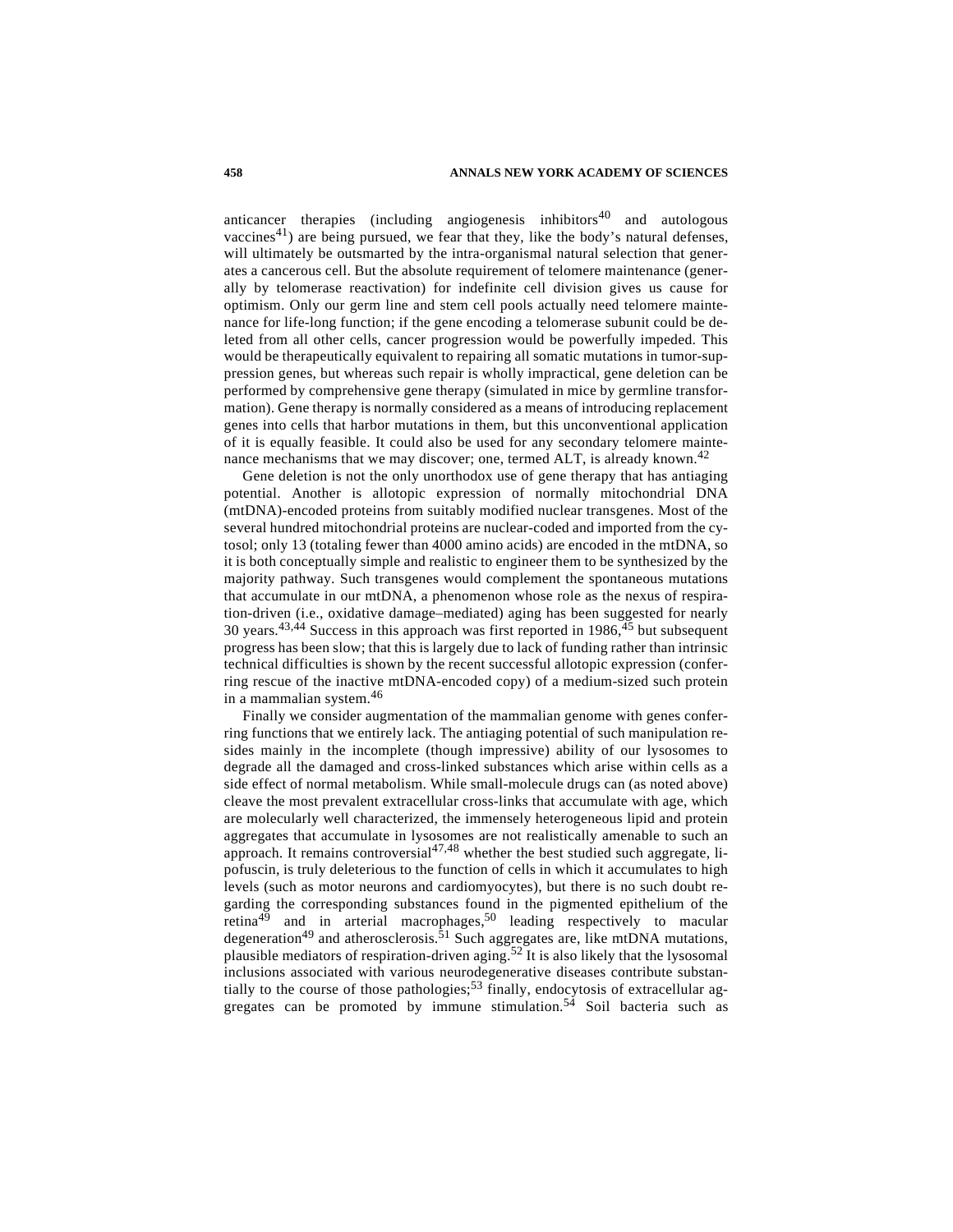#### **DE GREY** *et al***.: TIME TO TALK SENS 459**

*Rhodococcus* demonstrate a stunning variety of hydrolytic capabilities, including the commercially relevant breakdown of fuels, solvents, plastics, and even explosives such as TNT.<sup>55</sup> It is by no means fanciful to identify strains that break down pathologically significant aggregates, isolate the relevant enzymes, and introduce them transgenically into mammalian lysosomes. Lysosomal integrity should not be compromised, since the lysosomal membrane's robustness against mammalian hydrolases derives from a specialized molecular structure very unlike these target materials.56 Bacteria that appear able to digest lipofuscin have indeed proven easy to isolate;57 different aggregates will doubtless require different hydrolases, but such aggregates are few in number.

We fully appreciate that it is easy, in the case of most of the interventions discussed above, to identify potential obstacles to success. That is true of any highly innovative technological venture. We claim, however, that in no case is there a foreseeable obstacle of a magnitude that justifies delaying the attempt to develop these interventions. We argue that now is the time to heed the old adage "nothing ventured, nothing gained."

## **ANTICIPATED IMPACT ON PUBLIC OPINION AND ASPIRATIONS: POLICY IMPLICATIONS**

The transgenic measures above are mostly achievable far more quickly in mice than in humans. Mouse transgenics, however, since it involves germline transformation, usually demonstrates only retardation of aging, not its reversal, and so may fail to ignite great public interest. We therefore urge that these techniques be tested not only in the simplest manner, by arranging for the manipulation to be active throughout the organism's lifetime, but also in an inducible context (such as the increasingly widespread hormone- or drug-induced Cre-*loxP* system<sup>58</sup>) so that the intervention more directly emulates the possible effects of somatic gene therapy in a middle-aged or elderly adult. Increasing mouse life span by only a year, but with a panel of interventions that was activated only when the treated mice had an expected 6 months to live, would be a far more spectacular result than a two-year increase in life span resulting from a lifelong intervention. We feel that this justifies the greater complexity of such studies. This would also have an impact on the highly active social and policy debate surrounding human germline transformation.<sup>59</sup>

Direct evidence that mammalian aging can be reversed is, plainly, still lacking. On the other hand, obtaining such evidence is tantamount to achieving that reversal, and the ever-accelerating pace of progress in biology and medicine frequently reminds us that judgements of what will be feasible in a few years tend to be very overconservative. Nonetheless, our optimism that the above measures jointly have the potential to bring aging reversal about needs careful justification. It does not arise simply because those measures are numerous: it is because they are comprehensive. We believe that few major features of mammalian aging are omitted from the above survey and would thus be in danger of continuing unabated even if the interventions we have discussed were all implemented successfully. Nuclear mutations other than those leading to cancer, for example, have been compellingly excluded from relevance to mammalian aging within anything approaching a normal life span.<sup>60</sup> Ac-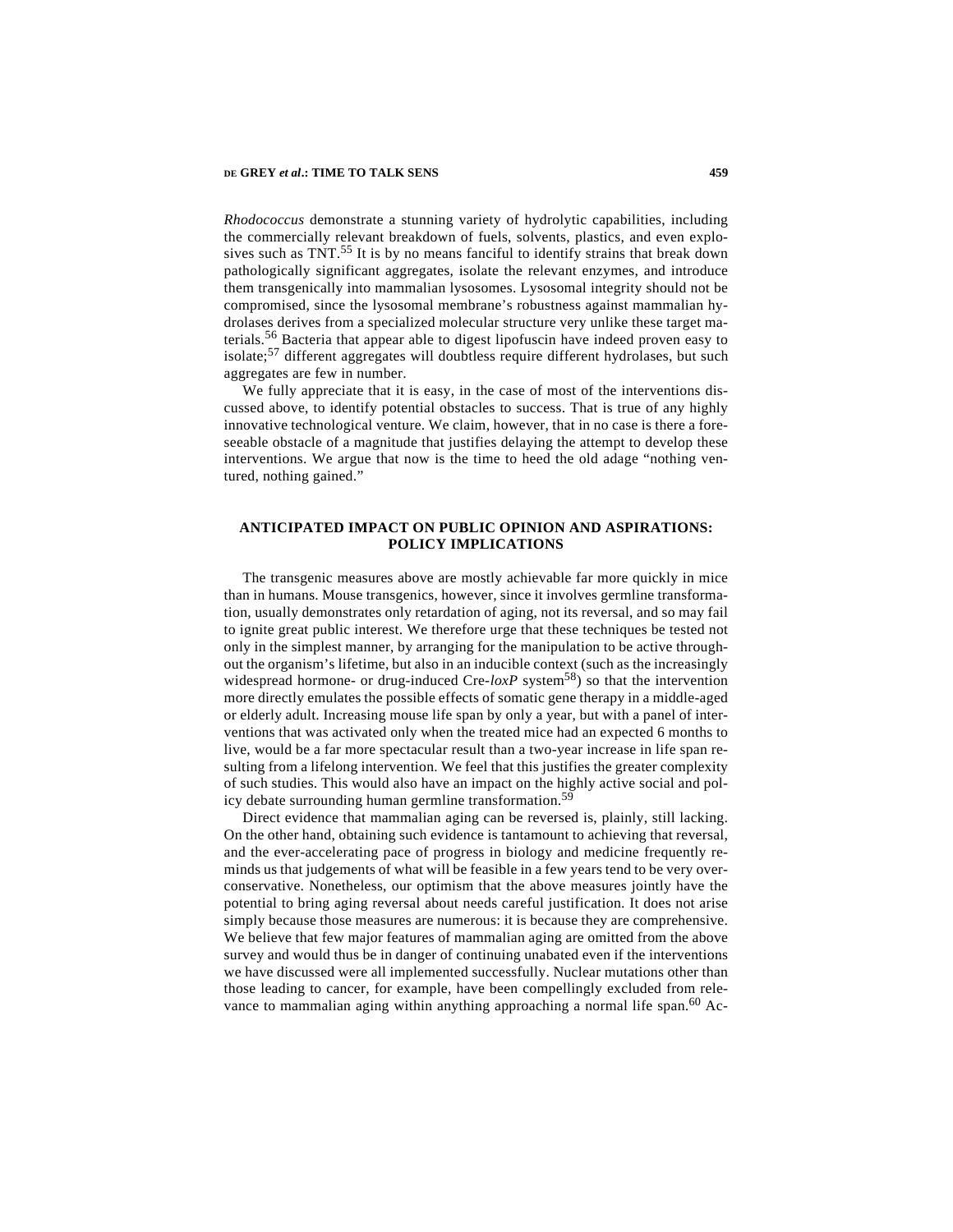cordingly, while we accept that implementation of only a subset of the measures we have discussed may not truly restore youthful physiology, coordinated implementation of them all should indeed do so—albeit, initially, only in mice. Since none requires enormous advances in either our understanding of aging or our biotechnological arsenal, engineered negligible senescence may finally be within reach. We therefore urge abandonment of the despondency that currently prevails with regard to engineering negligible senescence. We acutely recognize the social upheavals that such progress may well bring about,<sup>61</sup> and join with others<sup>62</sup> in stressing the need to prepare for them as best we can. However, apprehension of that transition must not divert us from pursuing a goal that, after millennia of frustration, may now be within sight.

#### **REFERENCES**

- 1. FINCH, C. E. 1990. Longevity, Senescence and the Genome. University of Chicago Press. Chicago, IL.
- 2. MARTINEZ, D. 1998. Mortality patterns suggest lack of senescence in hydra. Exp. Gerontol. **33:** 217–225.
- 3. AMES, B.N. 1998. Micronutrients prevent cancer and delay aging. Toxicol. Lett. **102- 103:** 5–18.
- 4. CHRISTENSEN, K. & J.W. VAUPEL. 1996. Determinants of longevity: genetic, environmental and medical factors. J. Intern. Med. **240:** 333–341.
- 5. HOLLIDAY, R. 1995. Understanding Ageing. Cambridge University Press. Cambridge, UK.
- 6. MASORO, E.J. 1996. The biological mechanism of aging: Is it still an enigma? AGE **19:** 141–145.
- 7. KIRKWOOD, T.B.L. & M.R. ROSE. 1991. Evolution of senescence: late survival sacrificed for reproduction. Phil. Trans. Roy. Soc. Lond. B. **332:** 15–24.
- 8. HAGEN, T.M., R.T. INGERSOLL, J. LYKKESFELDT, *et al*. 1999. (R)-alpha-lipoic acid-supplemented old rats have improved mitochondrial function, decreased oxidative damage, and increased metabolic rate. FASEB J. **13:** 411–418.
- 9. MELOV, S., J. RAVENSCROFT, S. MALIK, *et al*. 2000. Extension of life-span with superoxide dismutase/catalase mimetics. Science **289:** 1567–1569.
- 10. BROWN-BORG, H.M., K.E. BORG, C.J. MELISKA, *et al*. 1996. Dwarf mice and the ageing process. Nature **384:** 33.
- 11. MIGLIACCIO, E., M. GIORGIO, S. MELE, *et al*. 1999. The p66shc adaptor protein controls oxidative stress response and life span in mammals. Nature **402:** 309–313.
- 12. ANDERSEN, J.K. & G.J. LITHGOW. 2000. The real Dorian Gray mouse. BioEssays **22:** 410–413.
- 13. AUSTAD, S.N. 2000. Nontraditional but highly useful vertebrate models for the study of aging. Gerontologist **40** (special issue): abstract 357.
- 14. MCKOY, G., W. ASHLEY, J. MANDER, *et al*. 1999. Expression of insulin growth factor-1 splice variants and structural genes in rabbit skeletal muscle induced by stretch and stimulation. J. Physiol. **516:** 583–592.
- 15. HUGHES, D.E., A. DAI., J.C. TIFFEE, *et al*. 1996. Estrogen promotes apoptosis of murine osteoclasts mediated by TGF-beta. Nature Med. **2:** 1132–1136.
- 16. ASPINALL, R. & D. ANDREW. 2000. Thymic atrophy in the mouse is a soluble problem of the thymic environment. Vaccine **18:** 1629–1637.
- 17. ASPINALL, R. & D. ANDREW. 2000. Thymic involution in aging. J. Clin. Immunol. **20:** 250–256.
- 18. BUTLER, R. N., M. FOSSEL, C.X. PAN, *et al*. 2000. Anti-aging medicine. 2. Efficacy and safety of hormones and antioxidants. Geriatrics **55:** 48–58.
- 19. CZEISLER, C.A. & E.B. KLERMAN. 1999. Circadian and sleep-dependent regulation of hormone release in humans. Recent Progr. Horm. Res. **54:** 97–132.
- 20. MACCOLL, G.S., G. GOLDSPINK & P. M. BOULOUX. 1999. Using skeletal muscle as an artificial endocrine tissue. J. Endocrinol. **162:** 1–9.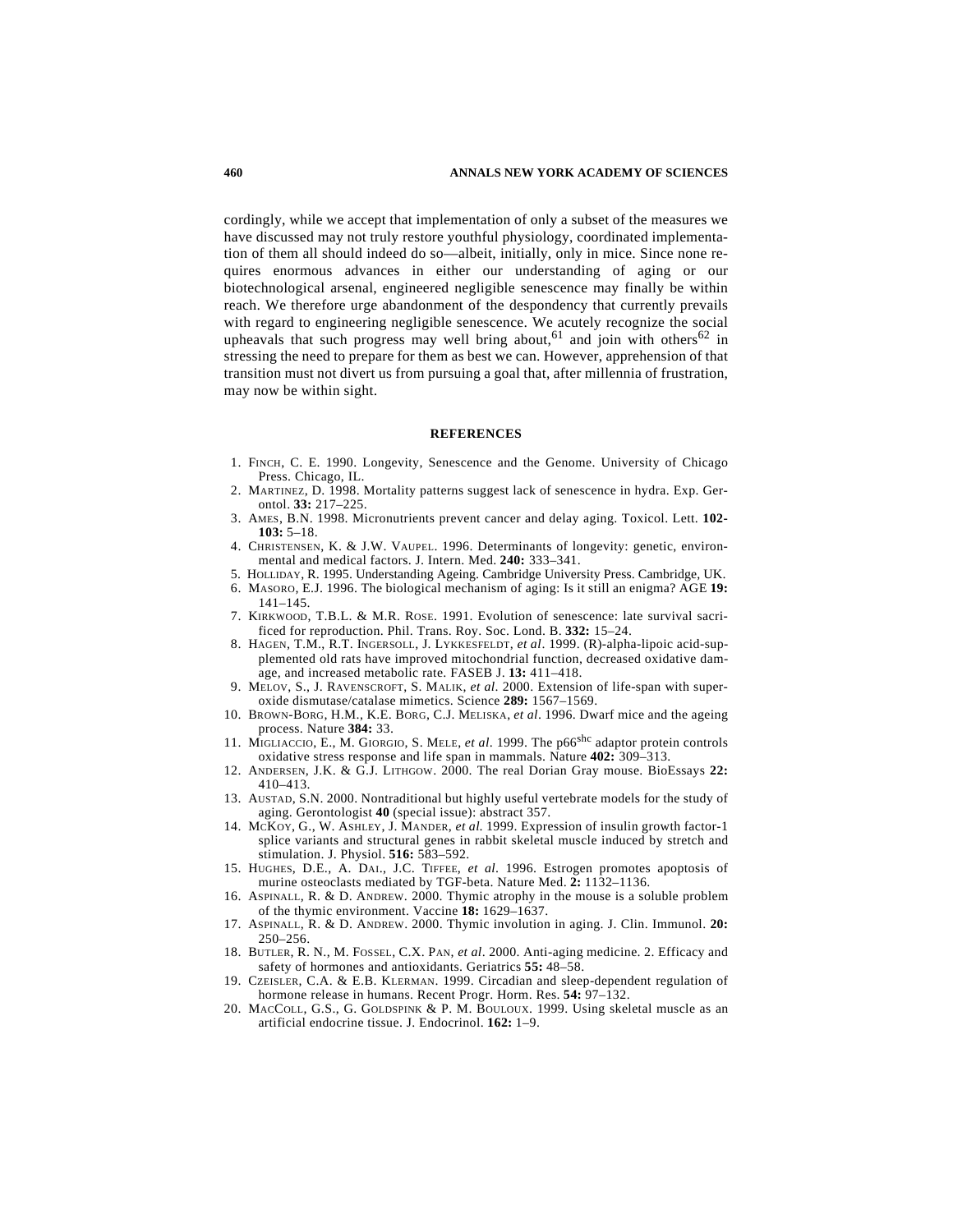- 21. COSCHIGANO, K.T., D. CLEMMONS, L.L. BELLUSH, *et al*. 2000. Assessment of growth parameters and life span of GHR/BP gene-disrupted mice. Endocrinology **141:** 2608–2613.
- 22. THORNER, M. O., I.M. CHAPMAN, B.D. GAYLINN, *et al*. 1997. Growth hormone-releasing hormone and growth hormone-releasing peptide as therapeutic agents to enhance growth hormone secretion in disease and aging. Recent Progr. Horm. Res. **52:** 215–244.
- 23. FACCHINI, F.S., N.W. HUA, G.M. REAVEN, *et al*. 2000. Hyperinsulinemia: the missing link among oxidative stress and age-related diseases? Free Rad. Biol. Med. **29:** 1302–1306.
- 24. DRAKONTIDES, A.B., M.J. DANON & S. LEVINE. 1999. Heterotopic neogenesis of skeletal muscle induced in the adult rat diaphragmatic peritoneum: ultrastructural and transplantation studies. Histol. Histopathol. **14:** 1135–1143.
- 25. TAYLOR, D.A., B.Z. ATKINS, P. HUNGSPREUGS, *et al*. 1998. Regenerating functional myocardium: improved performance after skeletal myoblast transplantation. Nature Med. **4:** 929–933.
- 26. SHAPIRO, A.M., J.R. LAKEY, E.A. RYAN, *et al*. 2000. Islet transplantation in seven patients with type 1 diabetes mellitus using a glucocorticoid-free immunosuppressive regimen. N. Engl. J. Med. **343:** 230–238.
- 27. LUFF, A.R. 1998. Age-associated changes in the innervation of muscle fibers and changes in the mechanical properties of motor units. Ann. N.Y. Acad. Sci. **854:** 92–101.
- 28. ARMSTRONG, R.J.E. & C.N. SVENDSEN. 2000. Neural stem cells: from cell biology to cell replacement. Cell Transplantation **9:** 139–152.
- 29. KETONEN, L. M. 1998. Neuroimaging of the aging brain. Neurol. Clin. **16:** 581–598.
- 30. CHEN, K.S., E. MASLIAH, M. MALLORY, *et al*. 1995. Synaptic loss in cognitively impaired aged rats is ameliorated by chronic human nerve growth factor infusion. Neuroscience **68:** 19–27.
- 31. BACKMAN, C., G.M. ROSE, B.J. HOFFER, *et al*. 1996. Systemic administration of a nerve growth factor conjugate reverses age-related cognitive dysfunction and prevents cholinergic neuron atrophy. J. Neurosci. **16:** 5437–5442.
- 32. POCERNICH, C.B., M. LA FONTAINE & D.A. BUTTERFIELD. 2000. In-vivo glutathione elevation protects against hydroxyl free radical-induced protein oxidation in rat brain. Neurochem. Int. **36:** 185–191.
- 33. BODNAR, A.G., M. OUELLETTE, M. FROLKIS, *et al*. 1998. Extension of life-span by introduction of telomerase into normal human cells. Science **279:** 349–352.
- 34. CAMPISI, J. 2000. Cancer, aging and cellular senescence. In Vivo **14:** 183–188.
- 35. CZECH, C., G. TREMP & L. PRADIER. 2000. Presenilins and Alzheimer's disease: biological functions and pathogenic mechanisms. Progr. Neurobiol. **60:** 363–384.
- 36. JOACHIM, C.L., H. MORI & D.J. SELKOE. 1989. Amyloid beta-protein deposition in tissues other than brain in Alzheimer's disease. Nature **341:** 226–230.
- 37. MASSI-BENEDETTI, M. & M.O. FEDERICI. 1999. Cardiovascular risk factors in type 2 diabetes: the role of hyperglycaemia. Exp. Clin. Endocrinol. Diabetes **107 (Suppl. 4):** S120–S123.
- 38. VASAN, S., X. ZHANG, X. ZHANG, *et al*. 1996. An agent cleaving glucose-derived protein crosslinks in vitro and in vivo. Nature **382:** 275–278.
- 39. ASIF, M., J. EGAN, S. VASAN, *et al*. 2000. An advanced glycation endproduct cross-link breaker can reverse age-related increases in myocardial stiffness. Proc. Natl. Acad. Sci. USA **97:** 2809–2813.
- 40. BERGERS, G., K. JAVAHERIAN, K.M. LO, *et al*. 1999. Effects of angiogenesis inhibitors on multistage carcinogenesis in mice. Science **284:** 808–812.
- 41. BERD, D., J. KAIRYS, C. DUNTON, *et al*. 1998. Autologous, hapten-modified vaccine as a treatment for human cancers. Semin. Oncol. **25:** 646–653.
- 42. BRYAN, T. M., A. ENGLEZOU, L. DALLA-POZZA, *et al*. 1997. Evidence for an alternative mechanism for maintaining telomere length in human tumors and tumor-derived cell lines. Nature Med. **3:** 1271–1274.
- 43. HARMAN, D. 1972. The biologic clock: the mitochondria? J. Am. Geriatr. Soc. **20:** 145–147.
- 44. DE GREY, A.D.N.J. 1999. The Mitochondrial Free Radical Theory of Aging. Landes Bioscience. Austin, TX.